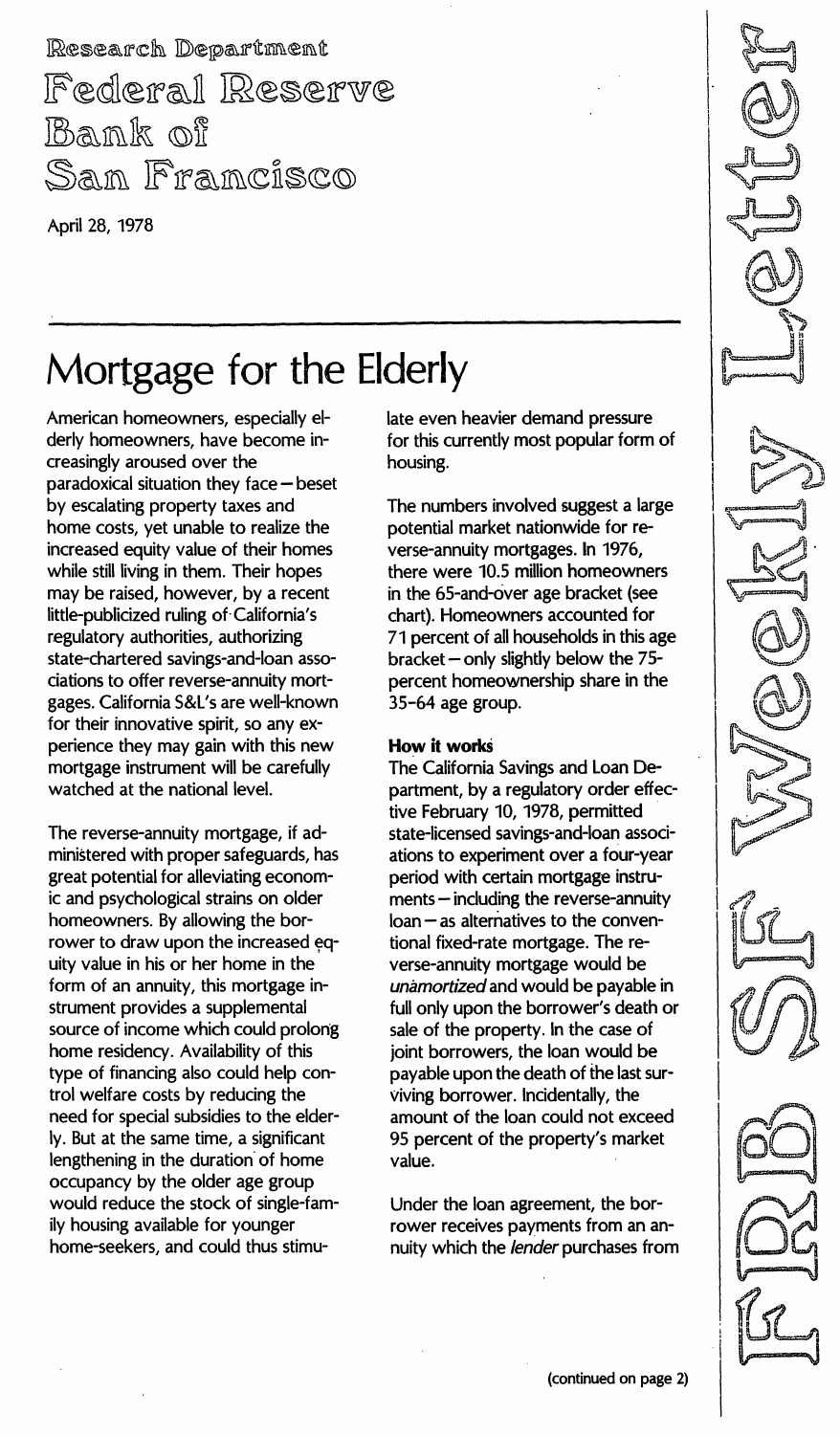# Research Department<br>|Fed|era|| |Reserve Bank of San Francisco

Opinions expressed in this newsletter do not necessarily reflect the views of the management of the Federal Reserve Bank of San Francisco, nor of the Board of Governors of the Federal Reserve System.

a life insurance company. These annuity payments are net of the loan-interest payments, which the insurance company deducts and pays directly to the lender. The annuity may be for a specified term or for life. However, the payments may be deferred for a specified number of years, although the lender may make some loan advances to the borrower during that deferred period.

The reverse-annuity mortgage is designed for the homeowner who has a substantial equity in his home or has paid off any prior mortgage. For homeowners selecting a life annuity, the ölder börrower has an advantage over the younger homeowner of higher monthly payments because of actuarial considerations. But an agreement of this type could be confusing for elderly borrowers, so the new regulations require the lender to provide the borrower with complete information regarding the gross and net annuity to be received and the amount of debt to be collected at death or on the prior sale of the property. Where the debt rises over time, the lender must also provide a complete monthly-debt schedule. In addition, each lender offering alternative mortgage instruments must make descriptive pamphlets, approved by the S&L Commissioner, available to prospective borrowers.

#### Advantages

In many areas of the nation, particularly in California, property values have skyrocketed in recent years - and property taxes have skyrocketed with them. Many elderly homeowners, living on relatively fixed incomes, have been hard-pressed to meet rising property taxes and home-maintenance costs, despite (in many cases) severalfold increases in the market value of their homes. For these individuals, the reverse-annuity mortgage would provide a supplemental source of income to meet their higher costs. With these supplemental payments, they could continue to live in their present homes and would not have to relocate elsewhere. Aside from economic benefits, this type of financing would avoid the psychological traumas involved when older people are uprooted from their accustomed environment and friends.

Availability of reverse-annuity mortgages might also be advantageous for taxpayers generally. The provision of annuity-loan income to senior citizens and the avoidance of the problems associated with forced home sales could reduce welfare costs for the elderly. (There is a cloudy legal issue, however, as to whether loan-annuity payments would affect a borrower's eligibility for Medicaid or Supplemental Security Income.) This type of mortgage instrument also could obviate the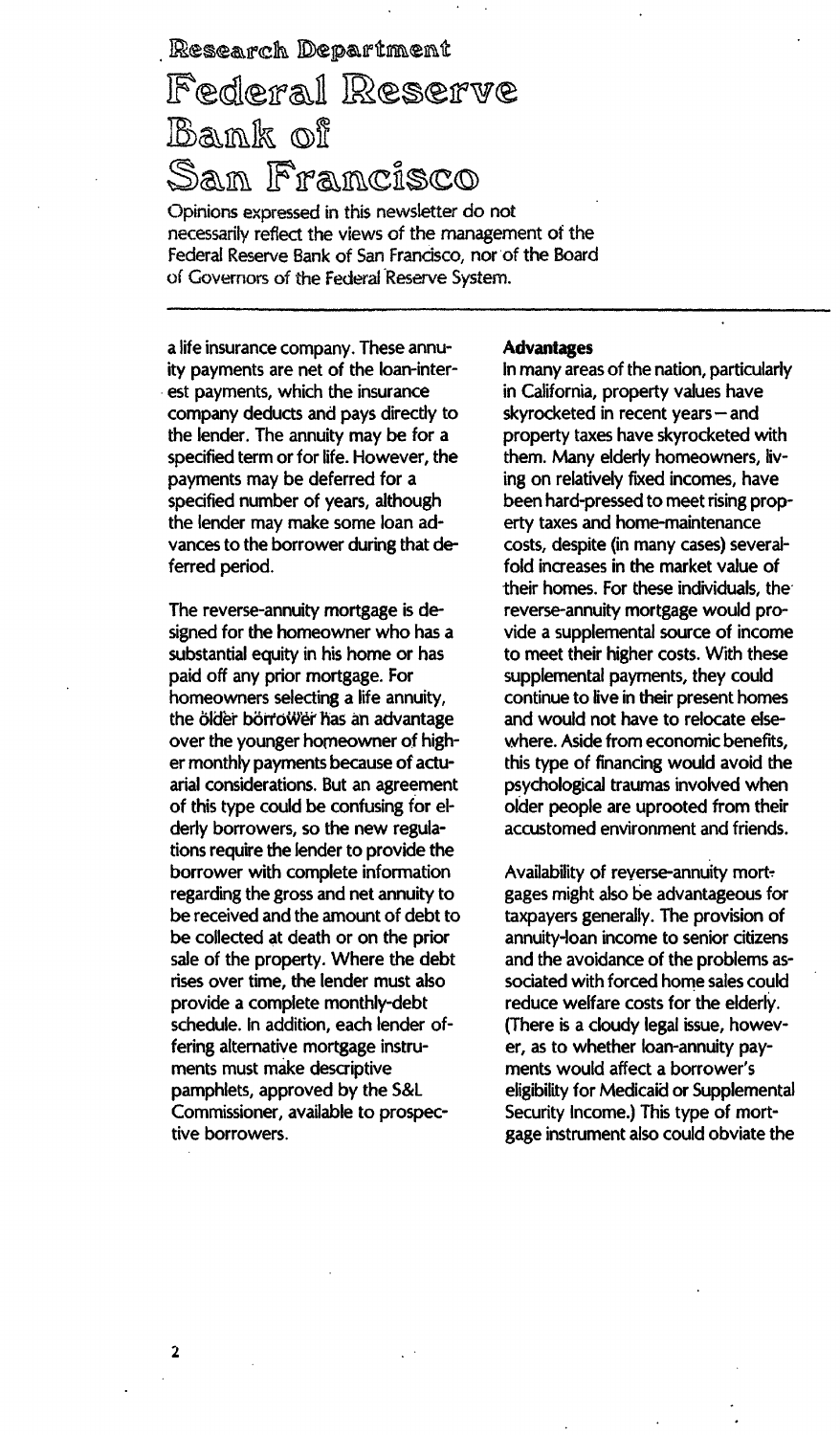need for some special legislative programs, such as California's current provision for delayed real-estate tax payments for certain older homeowners.

#### Other implications

Escalating property taxes and maintenance costs have made home-ownership uneconomic for many older persons, and thus have helped to free up a growing proportion of the housing stock for younger home-seekers. But the reverse annuity, by lengthening the period of home occupancy for the older age group, could significantly reduce the housing stock available to other age groups. In some areas, single-family houses are already in short supply, with strong demand pressures contributing significantly to the rapid rise in home prices. In California, with its 1.8 million residents in the 65-andover age group, widespread availability of reverse-annuity mortgages could place further pressure on available

housing, to the disadvantage of younger residents and in-migrants seeking housing.

All of these considerations may be academic at the present time, as none of the California state-chartered associations have yet implemented the authority to offer reverse-annuity mortgages. Because of the innovative nature of this instrument, however, substantial lead-time for implementation can be expected. Moreover, the current mortgage environment may also suggest caution. Savings-and-Ioan associations are presently faced with reduced savings inflow at a time of record mortgage commitments. Until forward commitments are brought into better balance with primary sources of funds, S&L's are not likely to begin an experiment with a new loan instrument that will open up a whole new dimension in mortgage demand.

**Ruth Wilson**